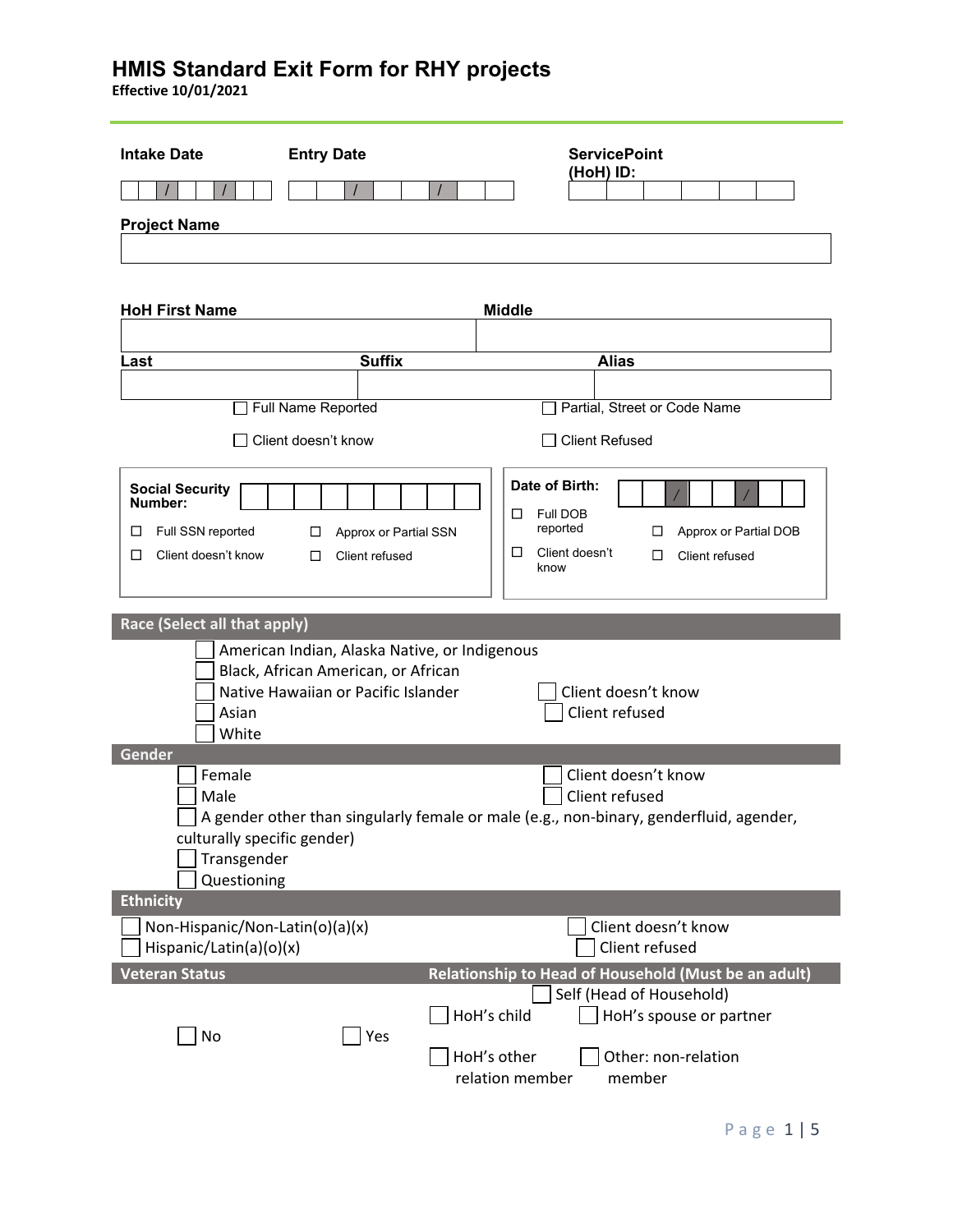| <b>Health Insurance</b>                   |                                          |
|-------------------------------------------|------------------------------------------|
| No                                        | Client doesn't know                      |
| Yes (identify source below)               | Client refused                           |
| Source:                                   |                                          |
| Medicaid                                  | Medicare                                 |
| State Children's Health Insurance (KCHIP) | <b>VA Medical Services</b>               |
| <b>Employer-Provided Health Insurance</b> | Health Insurance obtained through COBRA  |
| Private Pay Health Insurance              | <b>State Health Insurance for Adults</b> |
| Indian Health Services Program            | Other:                                   |

| <b>Disability</b>                                                                                                                                                                                                                                                           |                          |                      |                                              |                                               |                                 |                 |
|-----------------------------------------------------------------------------------------------------------------------------------------------------------------------------------------------------------------------------------------------------------------------------|--------------------------|----------------------|----------------------------------------------|-----------------------------------------------|---------------------------------|-----------------|
| Do you have a physical, mental or emotional Impairment, a post-traumatic stress disorder, or<br>brain injury; a development disability, HIV/AIDS, or a diagnosable substance abuse problem?<br>Yes (indicate type(s) below)<br>Client doesn't know<br>Client refused<br>No. |                          |                      |                                              |                                               |                                 |                 |
|                                                                                                                                                                                                                                                                             |                          |                      |                                              |                                               |                                 |                 |
|                                                                                                                                                                                                                                                                             | <b>Physical</b>          | <b>Mental Health</b> | <b>Chronic</b><br>Health<br><b>Condition</b> | <b>Alcohol</b><br><b>Drugs</b><br><b>Both</b> | Developmental                   | <b>HIV/AIDS</b> |
| Expected to be of<br>long-continued and<br>indefinite duration<br>and substantially<br>impairs ability to<br>live independently:                                                                                                                                            | Yes<br>$\Box$<br>П<br>No | Yes<br>No            | Yes<br>П<br>No.                              | Yes<br>No                                     | Yes<br>$\mathsf{L}$<br>П<br>No. | Yes<br>No.      |

| <b>Income</b>                                       |                |  |  |
|-----------------------------------------------------|----------------|--|--|
| Yes (identify source and amounts)<br>No/None at all |                |  |  |
| Client refused<br>Client doesn't know               |                |  |  |
| <b>Source</b>                                       | <b>Amount:</b> |  |  |
| Earned income (i.e., employment income)             | \$<br>00       |  |  |
| Unemployment Insurance                              | \$<br>00       |  |  |
| Supplemental Security Income (SSI)                  | \$<br>.00      |  |  |
| Social Security Disability Income (SSDI)            | \$<br>-00      |  |  |
| <b>Retirement Income from Social Security</b>       | \$<br>.00      |  |  |
| VA Service-Connected Disability                     | \$<br>. 00     |  |  |
| Compensation                                        |                |  |  |
| VA Non-Service-Connected Disability Pension         | \$<br>. 00     |  |  |
| <b>Worker's Compensation</b>                        | \$<br>. 00     |  |  |
| <b>Temporary Assistance for Needy Families</b>      | \$<br>. 00     |  |  |
| TANF)                                               |                |  |  |
| General Assistance (GA)                             | \$<br>00       |  |  |
| Private disability Insurance                        | \$<br>00       |  |  |
| Pension or retirement income from a former          | \$<br>-00      |  |  |
| job                                                 |                |  |  |
| <b>Child Support</b>                                | \$<br>. 00     |  |  |
| Alimony or other spousal support                    | \$<br>. 00     |  |  |
| Other source:                                       | \$<br>.00      |  |  |
| <b>Total Monthly Income:</b>                        | S              |  |  |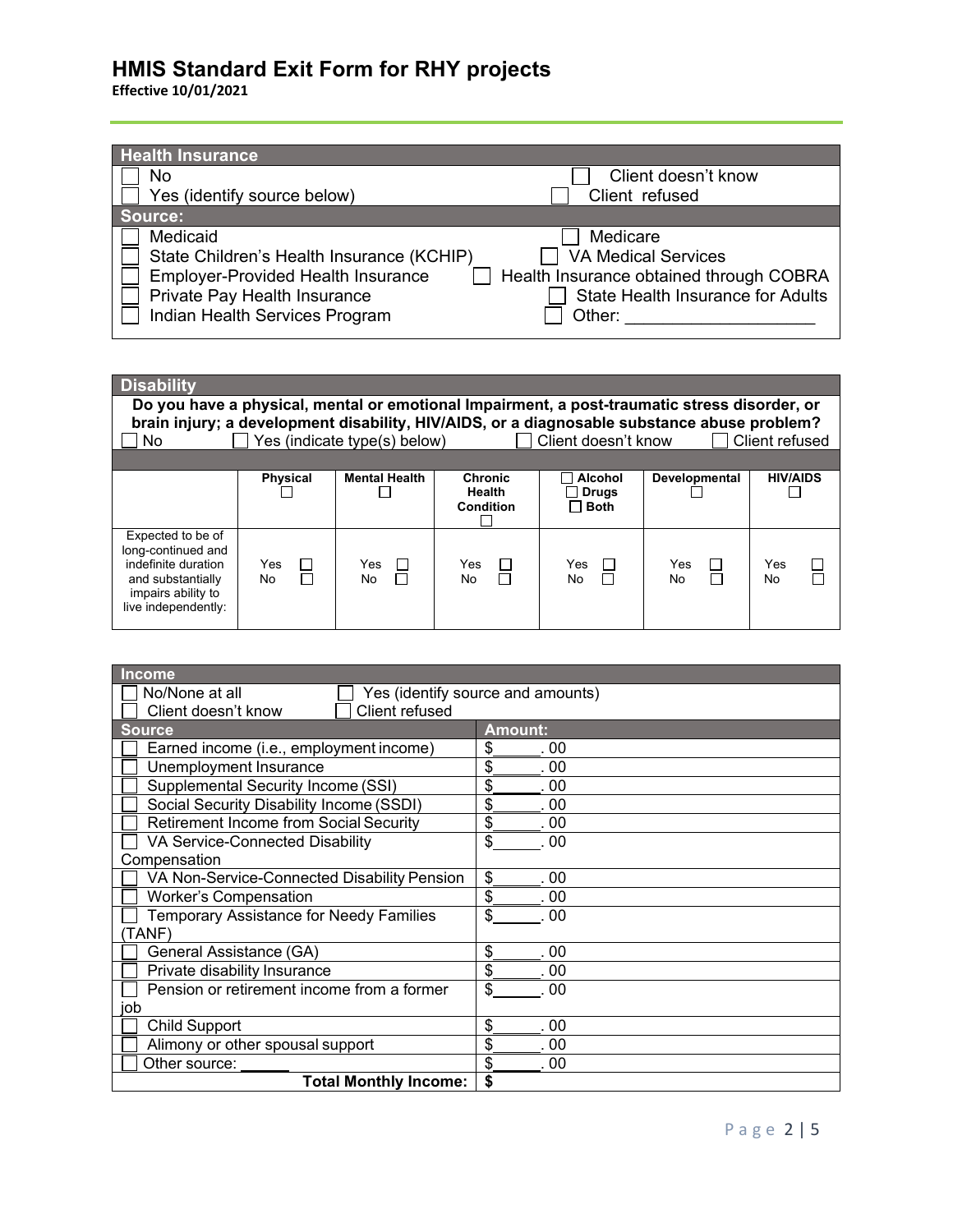| <b>Non-Cash Benefits</b>                                                           |                                         |                                       |
|------------------------------------------------------------------------------------|-----------------------------------------|---------------------------------------|
| No/None at all                                                                     | Yes (Identify source below)             |                                       |
| Client doesn't know<br><b>Source</b>                                               | Client refused                          |                                       |
| Supplemental Nutrition Assistance Program (SNAP)                                   |                                         |                                       |
| Special Supplemental, Nutrition Program for Women, Infants, and Children (WIC)     |                                         |                                       |
| <b>TANF Child Care services</b><br>TANF transportation services                    |                                         |                                       |
| Other TANF-funded services                                                         |                                         |                                       |
|                                                                                    |                                         |                                       |
| <b>Education</b>                                                                   |                                         |                                       |
| What is the highest level of school that you have completed?                       |                                         |                                       |
| Less than Grade 5<br>Grade 5-6                                                     | Grades 7-8                              | Grades 9-11                           |
| Grade 12/High School<br>School program does not                                    |                                         |                                       |
| have grade levels<br>Diploma                                                       | GED                                     | Some college                          |
| Bachelor's degree<br>Associate degree                                              | Graduate degree                         | Vocational certification              |
| Client doesn't know<br>Client refused                                              |                                         |                                       |
|                                                                                    |                                         |                                       |
| <b>School Status</b>                                                               |                                         |                                       |
| <b>Attending School</b><br><b>Attending School</b>                                 | Graduated High<br>Obtained GED          | Dropped Out                           |
| Regularly<br>Irregularly                                                           | School                                  |                                       |
|                                                                                    |                                         |                                       |
| Expelled<br>Suspended                                                              | Client doesn't know<br>Client refused   | Data not collected                    |
| <b>Employment</b>                                                                  |                                         |                                       |
| Are you presently employed?                                                        |                                         |                                       |
| $\Box$ No<br>l IYes<br>If employed, is this permanent, temporary or seasonal work? | □ Client doesn't know                   | Client refused                        |
| Full-time<br>$\Box$ Part-time                                                      | Seasonal/sporadic (including day labor) |                                       |
| $\Box$ Data no collected                                                           |                                         |                                       |
| If No, why not Employed?                                                           |                                         |                                       |
| □ Looking for work □ Unable to work                                                | $\Box$ Not Looking for work             | $\Box$ Data no collected              |
|                                                                                    |                                         |                                       |
| <b>Health Status</b>                                                               |                                         |                                       |
| <b>General Health Status</b>                                                       | Excellent                               | Poor<br>Client doesn't know           |
|                                                                                    | Very good<br>Good                       | Client refused                        |
|                                                                                    | Fair                                    | Data not collected<br>Poor            |
| <b>Dental Health Status</b>                                                        | Excellent<br>Very good                  | Client doesn't know                   |
|                                                                                    | Good<br>Fair                            | Client refused                        |
| <b>Mental Health Status</b>                                                        | Excellent                               | Data not collected<br>Poor            |
|                                                                                    | Very good<br>Good                       | Client doesn't know<br>Client refused |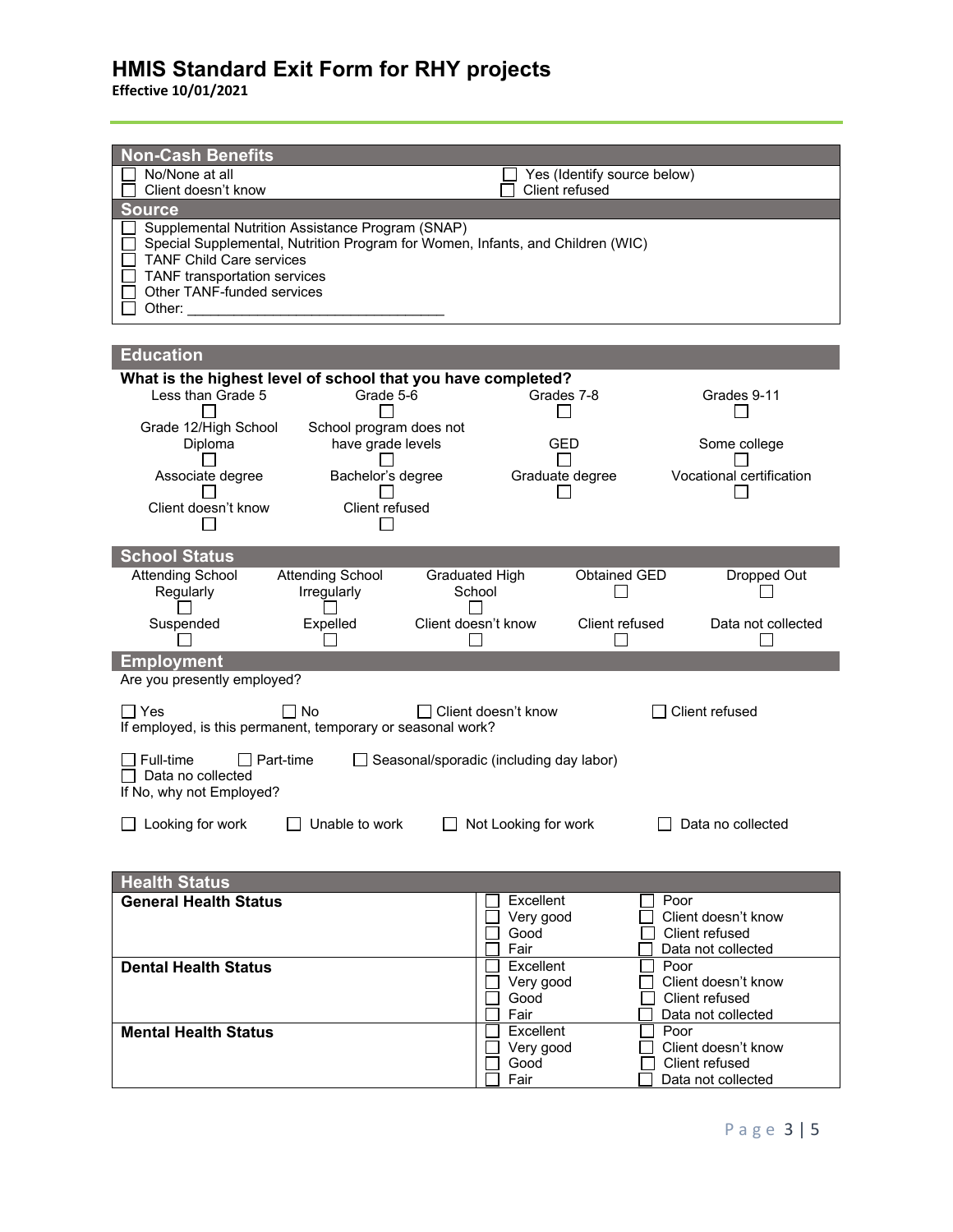**Effective 10/01/2021**

| Ever received anything in exchange for sex (e.g.<br>money, food, drugs, or shelter)?                                                                | Client refused<br>Yes<br>No<br>Client doesn't know<br>Data not collected                                                      |
|-----------------------------------------------------------------------------------------------------------------------------------------------------|-------------------------------------------------------------------------------------------------------------------------------|
| If yes, for "received anything in exchange for sex",<br>has this occurred in the last three months?                                                 | Client refused<br>Yes<br><b>No</b><br>Client doesn't know<br>Data not collected                                               |
| If yes, for "received anything in exchange for sex",<br>How many times?                                                                             | $1 - 3$<br>$8 - 11$<br>$4 - 7$<br>Client refused<br>12 or more<br>Client doesn't know<br>Data not collected                   |
| Ever afraid to quit/leave work due to threats of<br>violence to yourself, family, or friends?                                                       | Yes<br>Client refused<br>No<br>Client doesn't know<br>Data not collected                                                      |
| Ever promised work where work or payment was<br>different than you expected?                                                                        | Yes<br>Client refused<br>No<br>Client doesn't know<br>Data not collected                                                      |
| If yes, for either "Workplace violence threats" or<br>"Workplace promise difference" Felt forced,<br>pressured, or tricked into continuing the job? | Client refused<br>Yes<br>No<br>Client doesn't know<br>Data not collected                                                      |
| If yes, for either "Workplace violence threats" or<br>"Workplace promise difference" In the last three<br>months?                                   | Client refused<br>No<br>Yes<br>Client doesn't know<br>Data not collected                                                      |
|                                                                                                                                                     |                                                                                                                               |
| <b>Project Completion Status</b>                                                                                                                    | Completed project<br>Youth voluntarily left early<br>Youth was expelled or otherwise involuntarily<br>discharged from project |
| If expelled or involuntarily discharged, select the<br>major reason                                                                                 | Criminal activity/destruction of<br>property/violence<br>Non-compliance with project rules                                    |

Counseling received by client  $\Box$  Yes  $\Box$  No If yes to "Counseling received by client, "Identify the type of counseling received

Total number of sessions pla treatment or service plan

A plan is in place to start or c after exit

Exit destination safe  $-$  as det

| Individual |  |
|------------|--|
| Family     |  |

 Non-payment of rent/occupancy charge Reached maximum time allowed by project

Group – Including peer counseling

| anned in youth's                  |            |           |                       |
|-----------------------------------|------------|-----------|-----------------------|
| continue counseling               | $\Box$ Yes | $\Box$ No |                       |
| termined by the client $\Box$ Yes |            | $\Box$ No | $\Box$ Client refused |
|                                   |            |           | Page $4 5$            |

 Project terminated  $\Box$  Unknown/disappeared